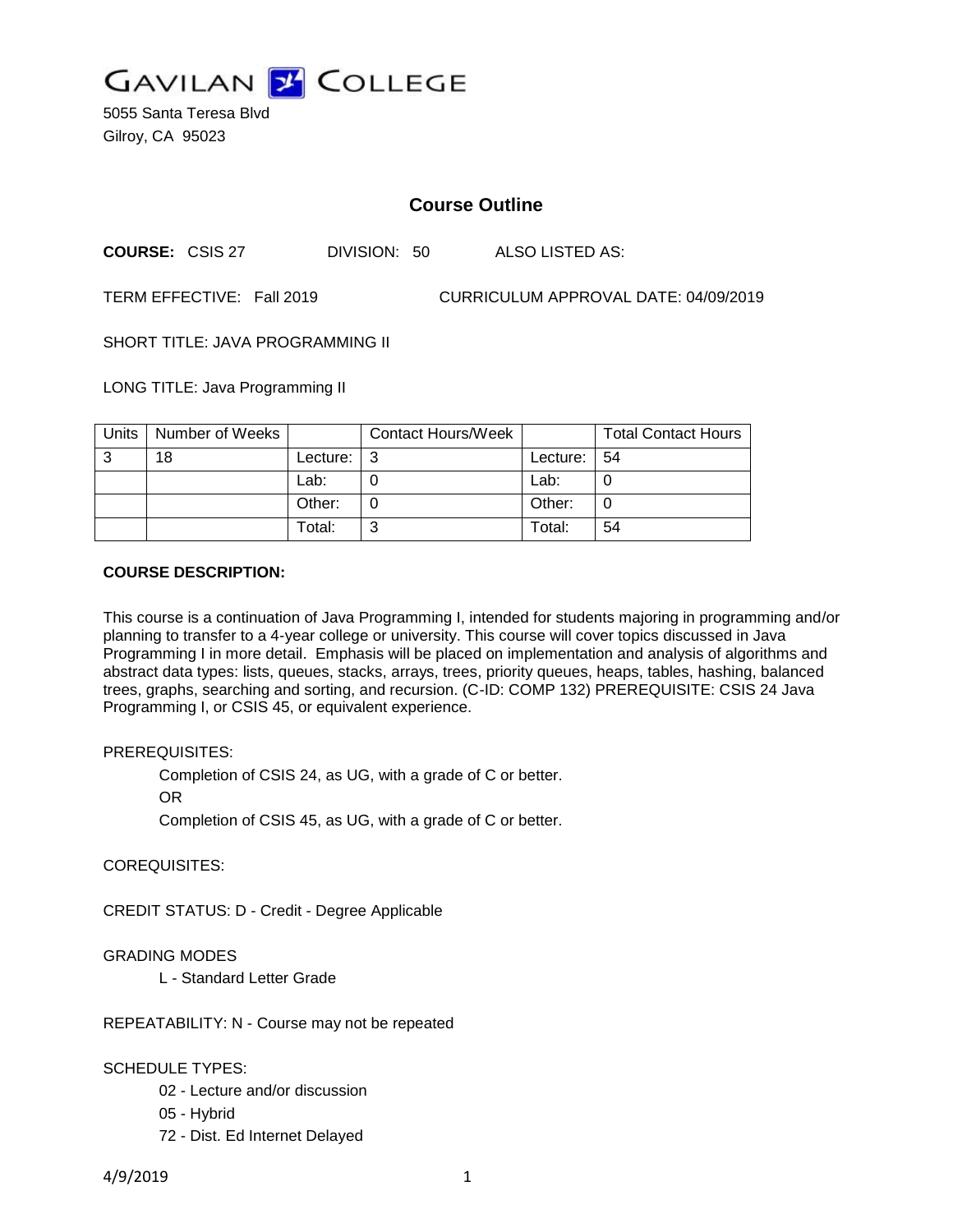# **STUDENT LEARNING OUTCOMES:**

1. Explain the representation and use of primitive data types and built in data structures Measure of assessment: exams, discussion, homework exercises Year assessed, or planned year of assessment:2018 Semester: Fall

2. Describe and demonstrate how the various data structures are allocated and used in memory. Measure of assessment: exams, programming problems, homework exercises Year assessed, or planned year of assessment:2018 Semester: Fall

3. Describe and utilize common applications for a variety of data structures.

Measure of assessment: exams, programming problems, homework exercises Year assessed, or planned year of assessment: 2018

### **CONTENT, STUDENT PERFORMANCE OBJECTIVES, OUT-OF-CLASS ASSIGNMENTS**

Curriculum Approval Date: 04/09/2019

3 Hours

Content: Java Review

Program Design: Pseudocode, Coding, Documentation and Style, Testing and Debugging

Object-Oriented Design: Goals, Principles, and Patterns, Object-Oriented Design Goals, Object-Oriented Design Principles, Design Patterns, Inheritance, Polymorphism and Dynamic Dispatch, Inheritance Hierarchies, Interfaces and Abstract Classes

Student Performance Objectives: Justify the philosophy of object-oriented design and the concepts of encapsulation, abstraction, inheritance, and polymorphism. Design, implement, test, and debug simple programs in an object-oriented programming language.

3 Hours

Content: Fundamental Data Structures: Using Arrays, Sorting an Array, javautil Methods for Arrays and Random Numbers, Simple Cryptography with Character Arrays, Two-Dimensional Arrays, Singly Linked Lists, Circularly Linked Lists

Student Performance Objectives:

3 Hours

Content: Doubly Linked Lists: Implementing a Doubly Linked List Class, Equivalence Testing with Arrays, Equivalence Testing with Linked Lists, Cloning Data Structures, Cloning Arrays, Cloning Linked Lists

Student Performance Objectives:

3 Hours

Content: Recursion: Illustrative Examples, The Factorial Function, Drawing an English Ruler, Binary Search Student Performance Objectives: Describe the concept of recursion and give examples of its use. Determine when a recursive solution is appropriate for a problem.

3 Hours

Content: File Systems: Analyzing Recursive Algorithms, Further Examples of Recursion, Linear Recursion, Binary Recursion, Multiple Recursion, Designing Recursive Algorithms, Maximum Recursive Depth in Java, Eliminating Tail Recursion

Student Performance Objectives: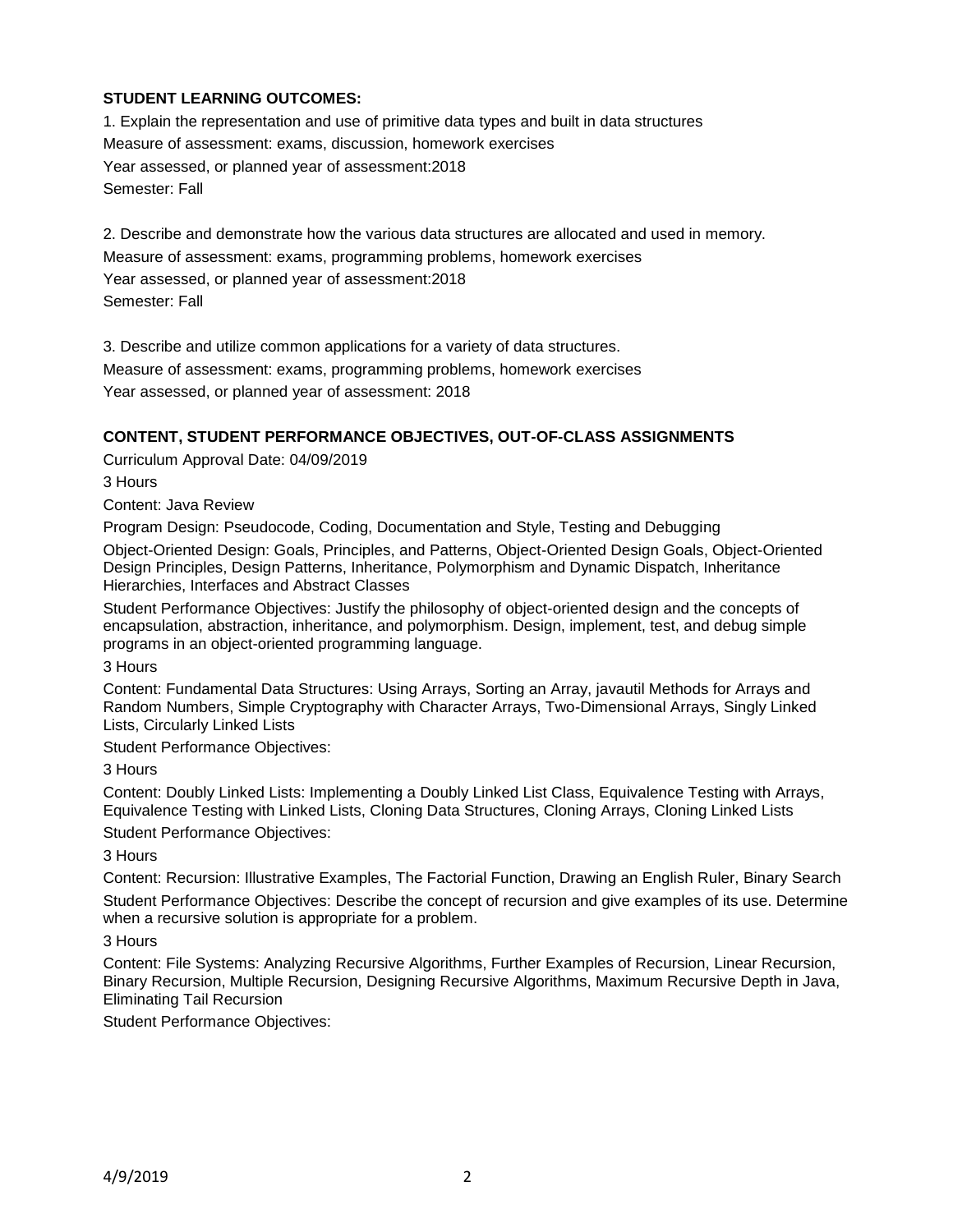6 Hours

Content: Stacks, Queues, and Deques

Stacks: The Stack Abstract Data Type, A Simple Array-Based Stack Implementation, Implementing a Stack with a Singly Linked List, Reversing an Array Using a Stack, Matching Parentheses and HTML Tags

Queues: The Queue Abstract Data Type, Array-Based Queue Implementation, Implementing a Queue with a Singly Linked List, A Circular Queue, Double-Ended Queues

Deques: The Deque Abstract Data Type, Implementing a Deque, Deques in the Java Collections Framework

Student Performance Objectives:

6 Hours

Content: List and Iterator ADTs: The List ADT, Array Lists, Dynamic Arrays, Java's StringBuilder class

Positional Lists: Positions, The Positional List Abstract Data Type, Doubly Linked List Implementation, Iterators, The Iterable Interface and Java's For-Each Loop, Implementing Iterators, The Java Collections Framework

Student Performance Objectives: Describe how iterators access the elements of a container. 3 Hours

Content: Trees: General Trees, Tree Definitions and Properties, The Tree Abstract Data Type, Computing Depth and Height, Binary Trees, The Binary Tree Abstract Data Type, Properties of Binary Trees Implementing Trees: Linked Structure for Binary Trees, Array-Based Representation of a Binary Tree, Linked Structure for General Trees, Tree Traversal, Algorithms, Preorder and Postorder Traversals of General Trees, Breadth-First Tree Traversal, Inorder Traversal of a Binary Tree, Implementing Tree Traversals in Java

Student Performance Objectives:

3 Hours

Content: Priority Queues: The Priority Queue Abstract Data Type, Implementing a Priority Queue, The Abstract Priority Queue Base Class, Implementing a Priority Queue with an Unsorted List, Implementing a Priority Queue with a Sorted List

Student Performance Objectives:

3 Hours

Content: Hash Tables: Hash Functions, Collision-Handling Schemes, Load Factors, Rehashing, and Efficiency, Java Hash Table Implementation

Student Performance Objectives: Write programs that use hash tables.

3 Hours

Content: Search Trees: Binary Search Trees, Searching Within a Binary Search Tree, Insertions and Deletions, Java Implementation, Performance of a Binary Search Tree, Balanced Search Trees, Java Framework for Balancing Search Trees, Red-Black Trees

Student Performance Objectives:

6 Hours

Content: Sorting and Selection: Merge-Sort, Divide-and-Conquer, Quick-Sort, Randomized Quick-Sort, Additional Optimizations for Quick-Sort, Studying Sorting through an Algorithmic Lens, Lower Bound for Sorting, Linear-Time Sorting: Bucket-Sort and Radix-Sort

Student Performance Objectives:

6 Hours

Content: Memory Management: Stacks in the Java Virtual Machine, Allocating Space in the Memory Heap, Garbage Collection, Memory Hierarchies and Caching

Student Performance Objectives:

2 Hours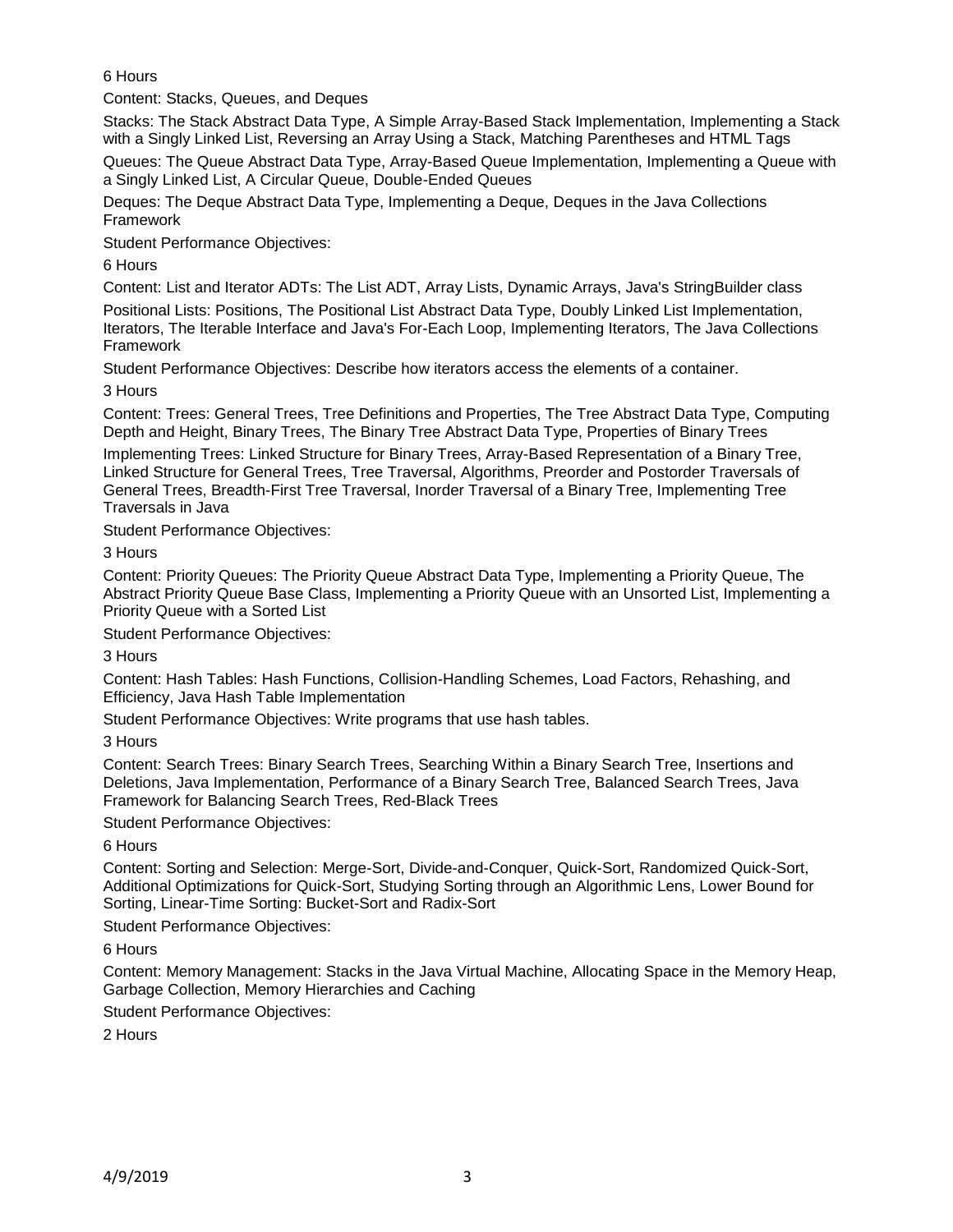### **METHODS OF INSTRUCTION:**

Lecture, computer demonstration, hands on exercises and practices. **OUT OF CLASS ASSIGNMENTS:** Required Outside Hours: 34 Assignment Description: Reading the textbook. Required Outside Hours: 70 Assignment Description: Working on sample programs, homework programs, and projects.

# **METHODS OF EVALUATION:**

Problem-solving assignments Percent of total grade: 40.00 % Problem-solving demonstrations: 30% - 60% Homework problems, Programming projects, Quizzes, Exams Skill demonstrations Percent of total grade: 50.00 % Skill demonstrations: 40% - 60% Demonstration, Performance exams Objective examinations Percent of total grade: 10.00 %

# **REPRESENTATIVE TEXTBOOKS:**

Frank M. Carrano and Timothy M. Henry. Data Structures and Abstractions with Java (5th Edition). Pearson,2018. ISBN: 0134831691 Reading Level of Text, Grade: 12+ Verified by: MS Word